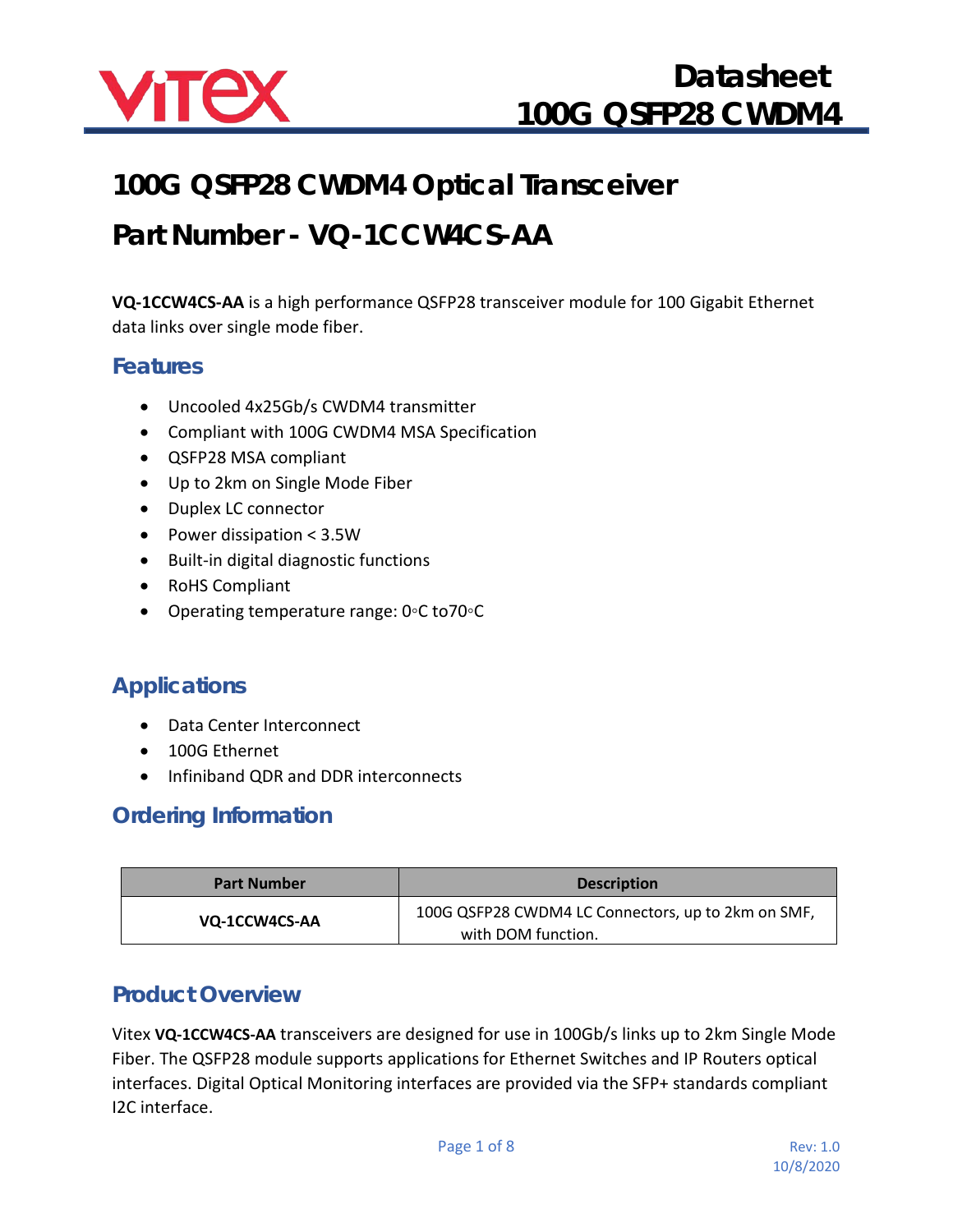

### **General Specifications**

| <b>Parameter</b>             | <b>Symbol</b> | Min  | <b>Typ</b> | Max        | <b>Unit</b> | <b>Remarks</b> |
|------------------------------|---------------|------|------------|------------|-------------|----------------|
| Signaling Rate each Channel  |               |      | 25.78125   |            | Gb/s        |                |
| <b>Bit Error Rate</b>        | <b>BER</b>    |      |            | $10^{-12}$ |             |                |
| <b>Operating Temperature</b> | ТC            | 0    |            | 70         | $^{\circ}C$ | $\mathcal{P}$  |
| Storage Temperature          | TSTO          | -40  |            | 85         | $^{\circ}C$ | 3              |
| Input Voltage                | VCC           | 3.14 | 3.3        | 3.46       | V           |                |

1. Case temperature

2. Ambient temperature

## **Optical – Transmitter**

| <b>Parameter</b>                                   | <b>Symbol</b> | <b>Min</b> | <b>Typ</b> | <b>Max</b> | <b>Unit</b> | <b>Remarks</b> |
|----------------------------------------------------|---------------|------------|------------|------------|-------------|----------------|
| Signaling rate, each lane (range)                  |               |            | 25.78125   |            | Gb/s        |                |
| <b>Total Average Launch Power</b>                  | PT            |            |            | 8.5        | dBm         |                |
| Average Launch Power(Each Lane)                    | <b>PTX</b>    | $-6.5$     |            | 2.5        | dBm         | $\mathbf{1}$   |
|                                                    | $\lambda$ 0   | 1264.5     | 1271       | 1277.5     | nm          |                |
|                                                    | $\lambda$ 1   | 1284.5     | 1291       | 1297.5     | nm          |                |
| <b>Optical Center Wavelength</b>                   | $\lambda$ 2   | 1304.5     | 1311       | 1317.5     | nm          |                |
|                                                    | $\lambda$ 3   | 1324.5     | 1331       | 1337.5     | nm          |                |
| Optical Modulation Amplitude (Each Lane)           | <b>OMA</b>    | $-4$       |            | 2.5        | dB          |                |
| <b>Extinction Ratio</b>                            | ER            | 3.5        |            |            | dB          |                |
| Side Mode Suppression Ratio                        | <b>SMSR</b>   | 30         |            |            | dB          |                |
| <b>Transmitter Dispersion Penalty</b>              | TDP.          |            |            | 3          | dB          |                |
| <b>Optical Return Loss Tolerance</b>               | <b>TOL</b>    |            |            | 20         | dB          |                |
| Transmitter reflectance                            |               |            |            | $-12$      | dB          |                |
| Launch Power of OFF Transmitter(per lane) POUT OFF |               |            |            | $-30$      | dBm         |                |

1. Average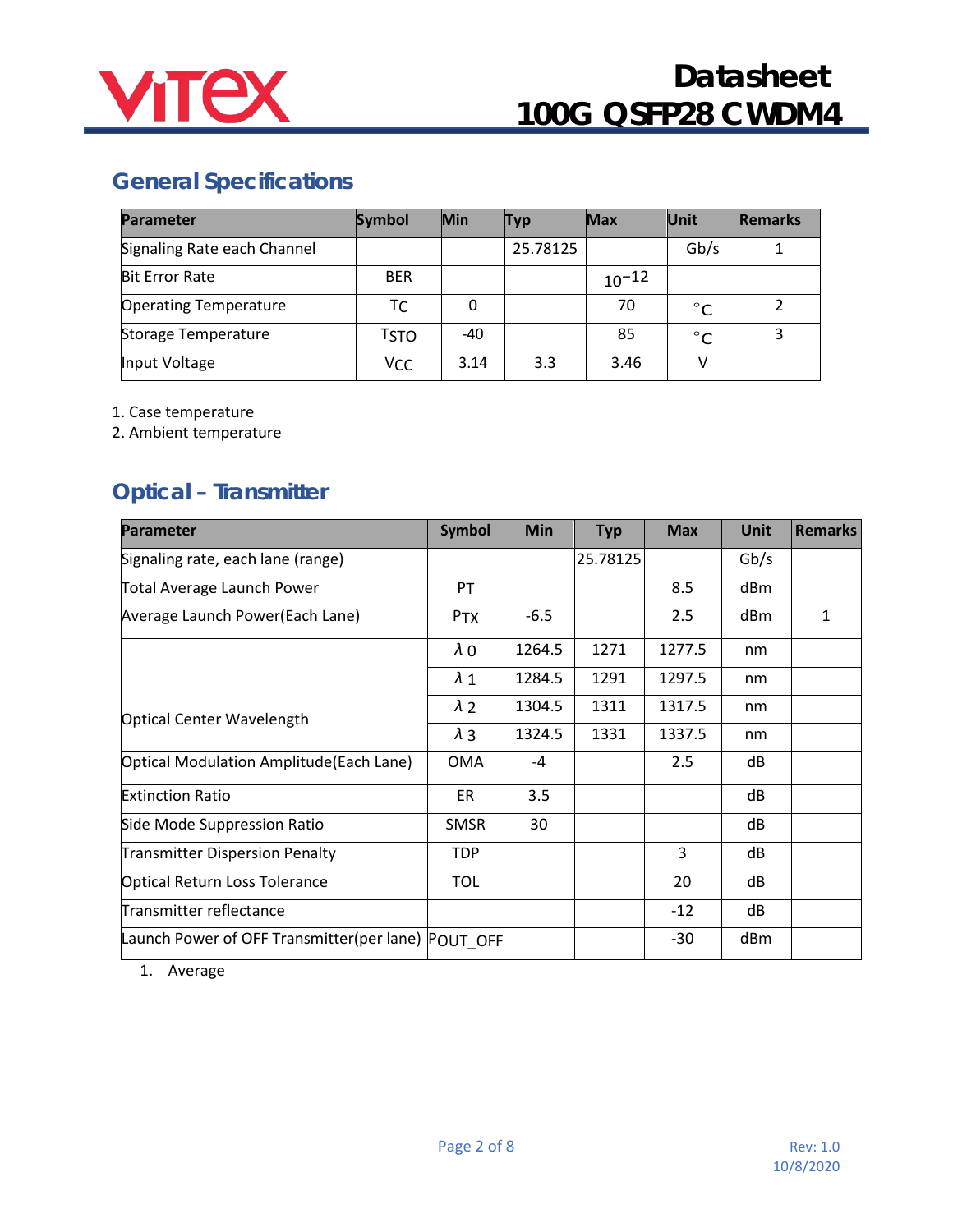

## **Optical- Receiver**

| <b>Parameter</b>                           | <b>Symbol</b> | <b>Min</b> | <b>Typ</b> | <b>Max</b> | <b>Unit</b> | <b>Remarks</b> |
|--------------------------------------------|---------------|------------|------------|------------|-------------|----------------|
| Signaling rate, each lane (range)          |               |            | 25.78125   |            | Gb/s        |                |
|                                            | $\lambda$ O   | 1264.5     | 1271       | 1277.5     | nm          |                |
| Optical Center Wavelength                  | $\lambda$ 1   | 1284.5     | 1291       | 1297.5     | nm          |                |
|                                            | $\lambda$ 2   | 1304.5     | 1311       | 1317.5     | nm          |                |
|                                            | $\lambda$ 3   | 1324.5     | 1331       | 1337.5     | nm          |                |
| Optical Average Input Power(each<br>lane)  | PRX           | $-11.5$    |            | 2.5        | dBm         |                |
| Optical Modulation Amplitude(each<br>Lane) |               |            |            | 2.5        | dB          |                |
| Damage Threshold                           | P             | 3.5        |            |            | dBm         |                |
| Receiver Sensitivity (OMA), Each<br>Lane   | RX SEN1       |            |            | $-10$      | dBm         |                |
| <b>Receiver Reflectance</b>                | <b>TRRX</b>   |            |            | $-26$      | dB          |                |
| LOS Assert                                 | LOSA          |            | TBD.       |            | dBm         |                |
| LOS De-Assert                              | <b>LOSD</b>   |            | <b>TBD</b> |            | dBm         |                |
| LOS Hysteresis                             | LOSH          |            | <b>TBD</b> |            | dB          |                |

### **Electrical Characteristics**

| <b>Parameter</b>  | Symbol | Min | <b>Typ</b> | <b>Max</b> | Unit | <b>Remarks</b> |
|-------------------|--------|-----|------------|------------|------|----------------|
| Power Consumption |        |     |            | 3.5        | w    |                |
| Supply Current    | ICC    |     |            | 1200       |      |                |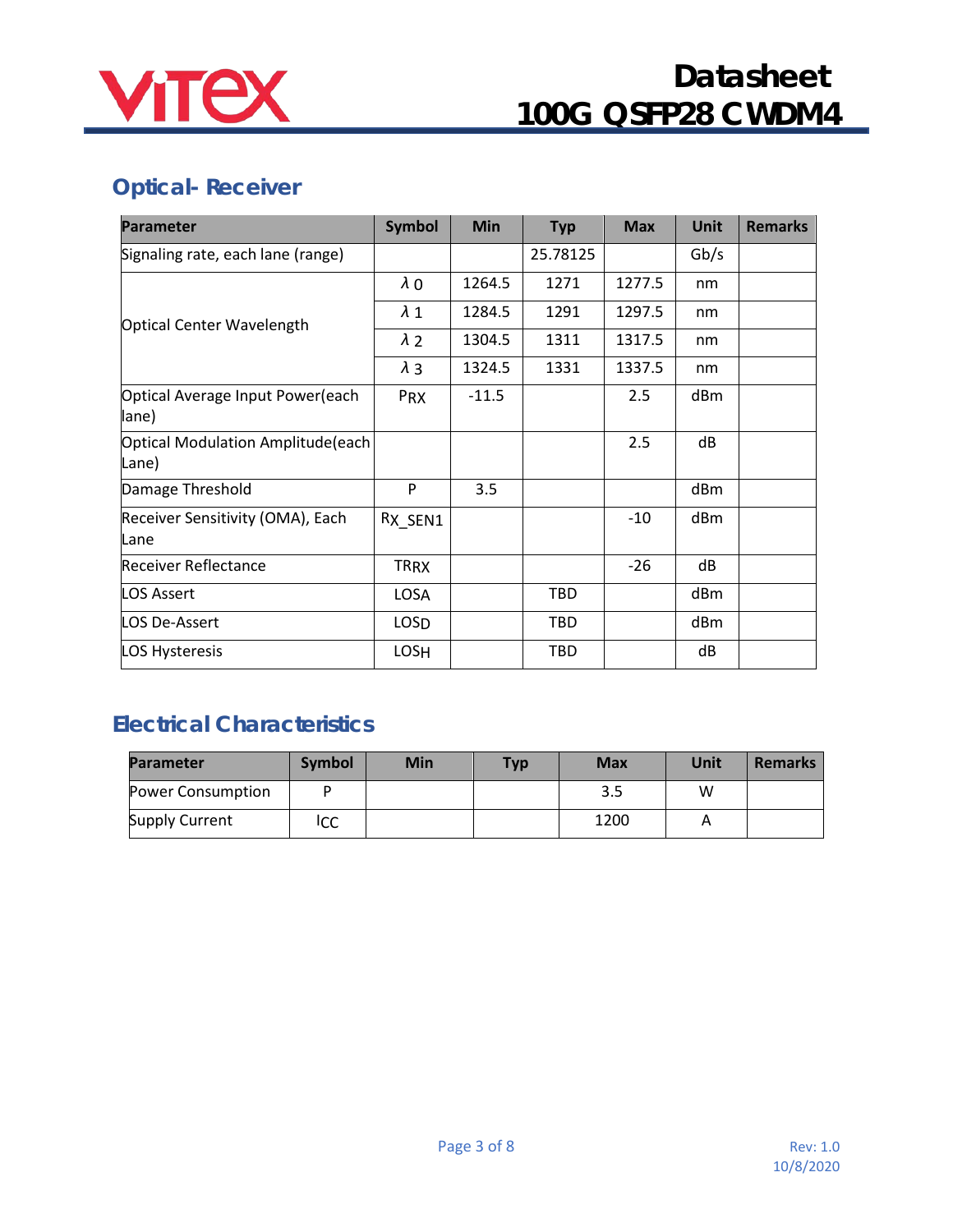

## **Transceiver Block Diagram**



### **Functional Description**

This product converts the 4-channel 25Gb/s electrical input data into CWDM optical signals (light), by a driven 4-wavelength distributed Feedback Laser array. The light is combined by the MUX parts as a 100Gb/s data, propagating out of the transmitter module from the SMF. The receiver module accepts the 100Gb/s CWDM optical signals input, and de-multiplexes it into 4 individual 25Gb/s channels with different wavelength. Each wavelength light is collected by a discrete photo diode, and then outputted as electric data after amplified by a TIA.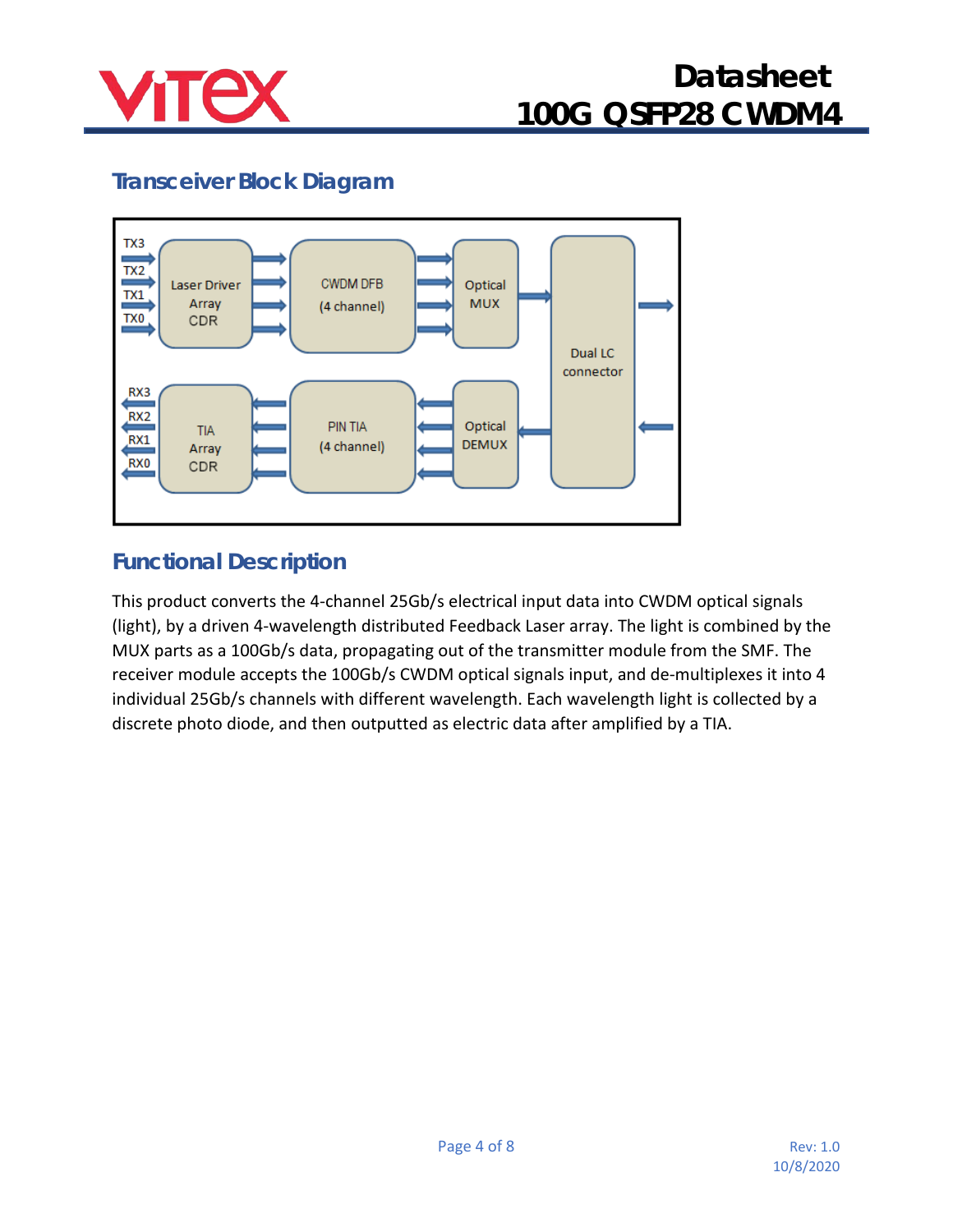

**Electrical Connector Layout**



**Top of Board** 





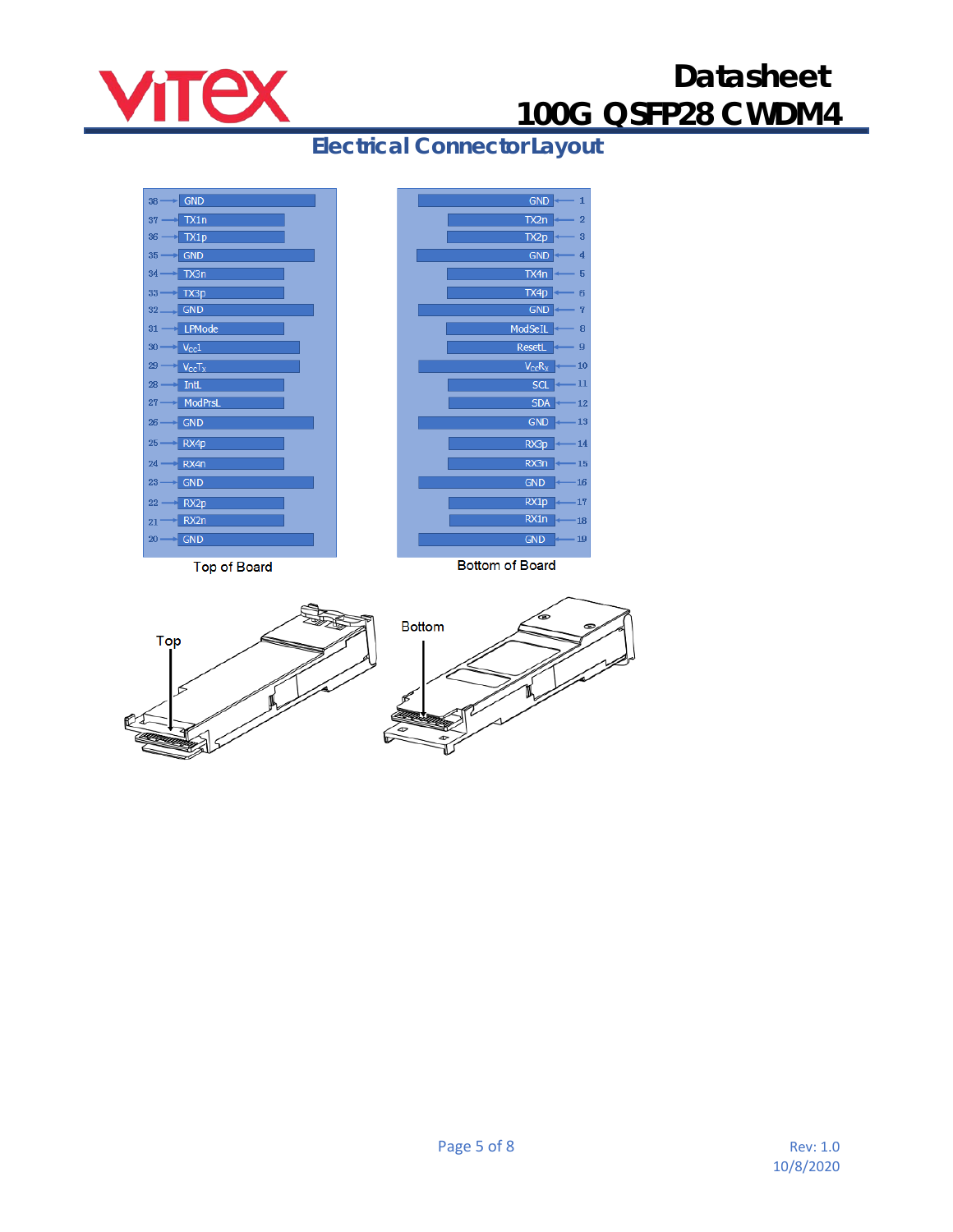

#### **Electrical Pin Definition**

| PIN#           | Symbol                  | <b>Description</b>                                                                        | <b>Remarks</b> |
|----------------|-------------------------|-------------------------------------------------------------------------------------------|----------------|
| 1              | GND                     | Ground                                                                                    | 5              |
| $\overline{2}$ | Tx2n                    | Transmitter Inverted Data Input, LAN2                                                     |                |
| 3              | Tx2p                    | Transmitter Non-Inverted Data Input, LAN2                                                 |                |
| 4              | GND                     | Ground                                                                                    | 5              |
| 5              | Tx4n                    | Transmitter Inverted Data Input, LAN4                                                     |                |
| 6              | Tx4p                    | Transmitter Non-Inverted Data Input, LAN4                                                 |                |
| $\overline{7}$ | GND                     | Ground                                                                                    | 5              |
| 8              | ModSelL                 | Module select pin, the module responds to two-wire serial communication<br>when low level | $\mathbf{1}$   |
| 9              | ResetL                  | Module Reset                                                                              | $\overline{2}$ |
| 10             | $V_{CC}RX$              | +3.3V Power Supply Receiver                                                               |                |
| 11             | SCL                     | 2-wire serial interface clock                                                             |                |
| 12             | <b>SDA</b>              | 2-wire serial interface data                                                              |                |
| 13             | GND                     | Ground                                                                                    | 5              |
| 14             | Rx3p                    | Receiver Non-Inverted Data Output, LAN3                                                   |                |
| 15             | Rx3n                    | Receiver Inverted Data Output, LAN3                                                       |                |
| 16             | GND                     | Ground                                                                                    | 5              |
| 17             | Rx1p                    | Receiver Non-Inverted Data Output, LAN1                                                   |                |
| 18             | Rx1n                    | Receiver Inverted Data Output, LAN1                                                       |                |
| 19             | <b>GND</b>              | Ground                                                                                    | 5              |
| 20             | GND                     | Ground                                                                                    | 5              |
| 21             | Rx2n                    | Receiver Inverted Data Output, LAN2                                                       |                |
| 22             | Rx2p                    | Receiver Non-Inverted Data Output, LAN2                                                   |                |
| 23             | <b>GND</b>              | Ground                                                                                    | 5              |
| 24             | Rx4n                    | Receiver Inverted Data Output, LAN4                                                       |                |
| 25             | Rx4p                    | Receiver Non-Inverted Data Output, LAN4                                                   |                |
| 26             | <b>GND</b>              | Ground                                                                                    | 5              |
| 27             | ModPrsL                 | The module is inserted into the indicate pin and grounded in the module.                  | 3              |
| 28             | <b>IntL</b>             | Interrupt                                                                                 | 4              |
| 29             | $V$ <sub>CC</sub> $T$ X | +3.3V Power Supply transmitter                                                            |                |
| 30             | $v_{\rm CC1}$           | +3.3V Power Supply                                                                        |                |
| 31             | LPMode                  | Low Power Mode                                                                            | 5              |
| 32             | GND                     | Ground                                                                                    | 5              |
| 33             | Tx3p                    | Transmitter Non-Inverted Data Input, LAN3                                                 |                |
| 34             | Tx3n                    | Transmitter Inverted Data Input, LAN3                                                     |                |
| 35             | GND                     | Ground                                                                                    | 5              |
| 36             | Tx1p                    | Transmitter Non-Inverted Data Input, LAN1                                                 |                |
| 37             | Tx1n                    | Transmitter Inverted Data Input, LAN1                                                     |                |
| 38             | GND                     | Ground                                                                                    | 5              |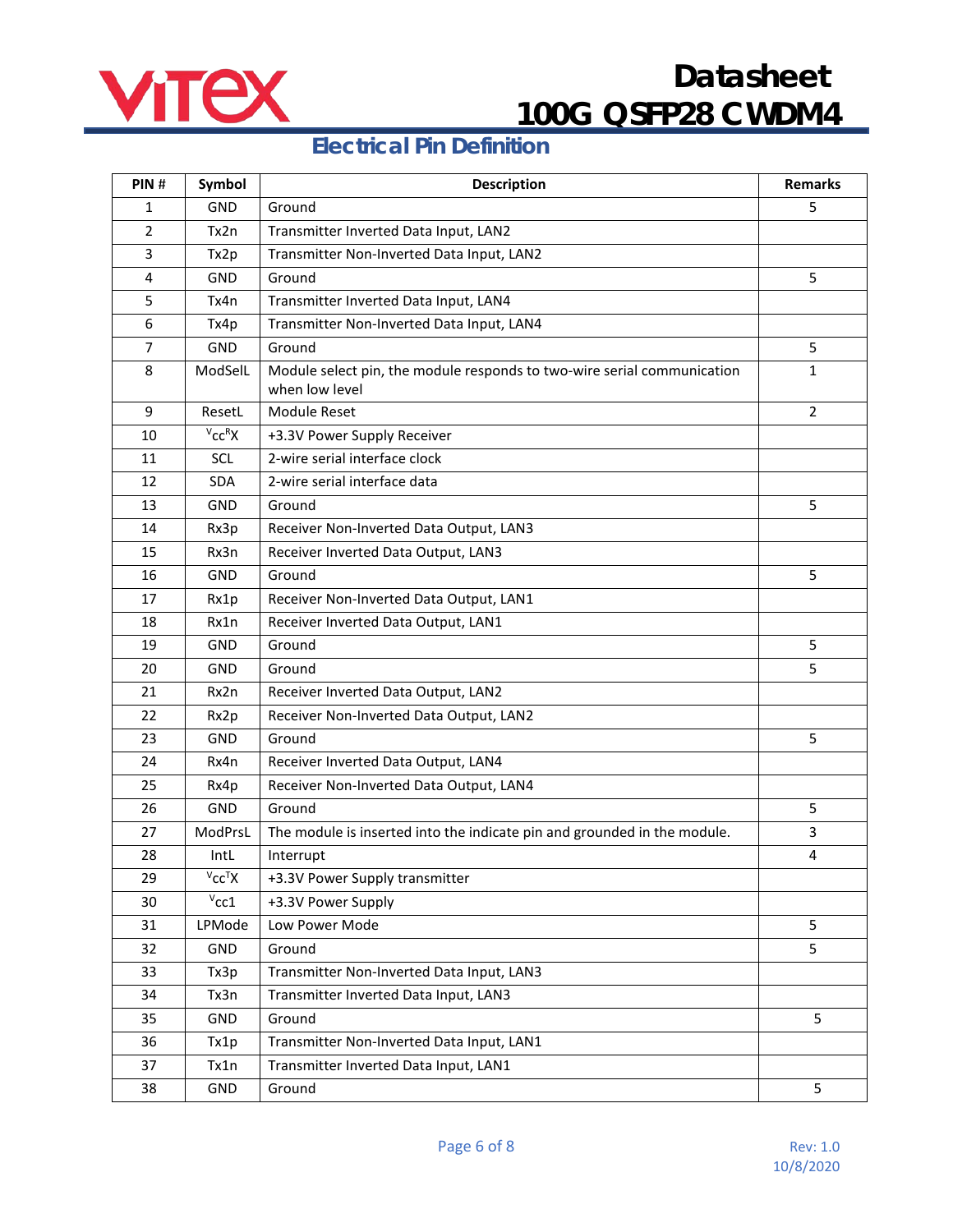

#### **Notes:**

1. ModSelL is the input pin. The module responds to 2-wire serial communication commands when it is held low by the host. ModSelL allows multiple QSFP modules to be used on a single 2-wire interface bus. If ModSelL isHigh, the module will not respond to any 2-wire interface communication from the host. ModSelL has internal pull-up resistors in the module

2. The module restart pin, when the low level on the ResetL pin lastslonger than the minimum pulse length, resets the module and restores all user modules to their default state. When performing reset device, the host should ignore all status bits. Until the module reset interrupt is completed, please note that during hot plugging, the module will issue this information to complete the reset interrupt withoutresetting

3. This pin is active high, indicating that the module is running under a low power module.

4. IntL is the output pin, which is the open collector output and must be pulled up to Vcc on the motherboard. When it is low, it indicates that the module may malfunction. The host uses a 2-wire serial interface to identify the interrupt source

5. Circuit ground is internally isolated from chassisground.

#### **References**

1. IEEE standard 802.3ba. IEEE Standard Department.

2. [QSFP28 4X PLUGGABLE TRANSCEIVER –SFF-8665](http://www.moduletek.com/Download/SFF-8665_QSFP-28-Gbs-4X-Pluggable-Transceiver-Solution(QSFP28).Rev1.9.pdf)